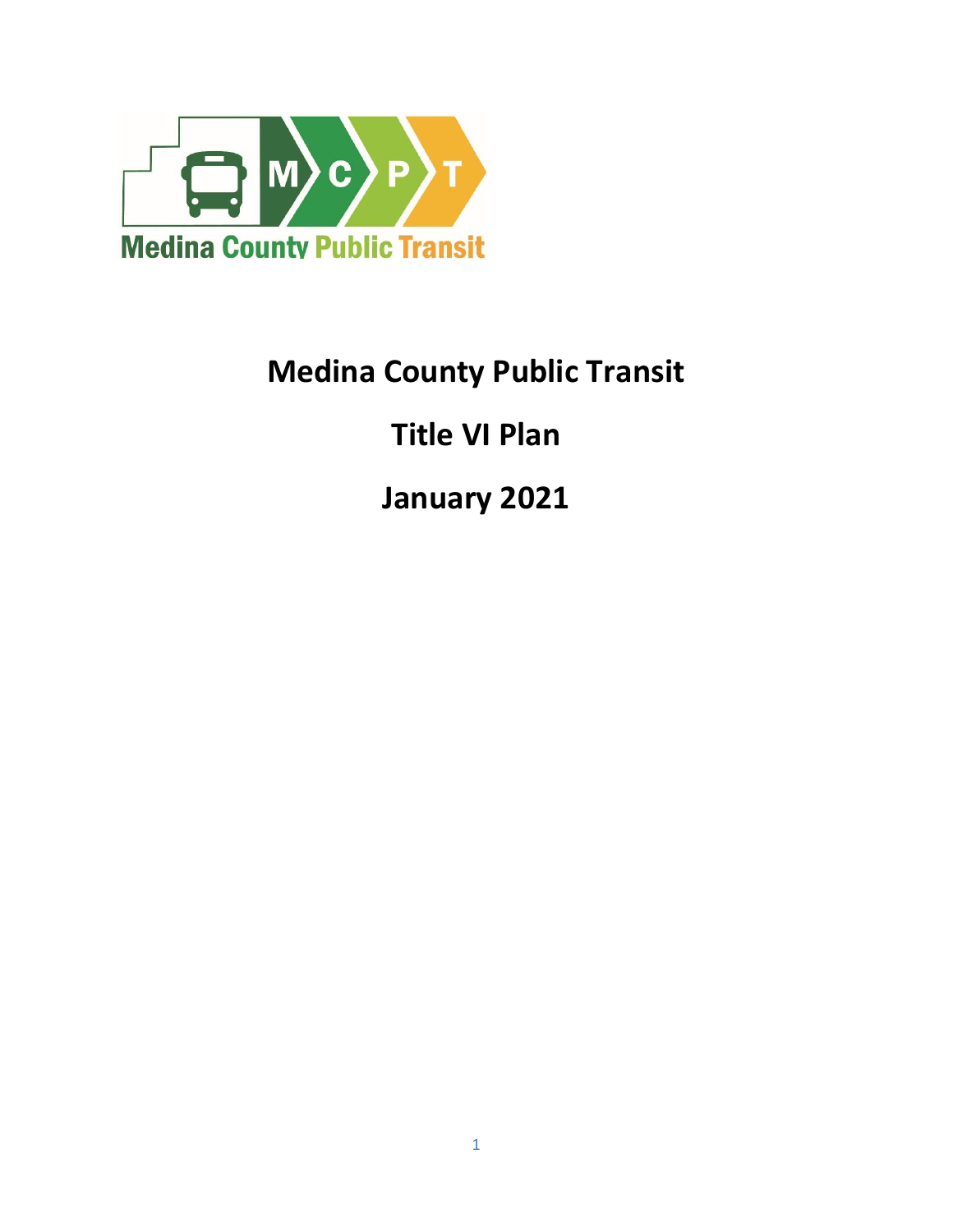# **Recipient Information**

Recipient: Medina County Public Transit

Submittal Date: January 2021

Contact Information:

Shannon Rine Transit Director Medina County 144 North Broadway Medina Ohio, 44256 srine@medinaco.org 330-764-8102

Holly Muren Human Resources Director Medina County 144 North Broadway Medina Ohio, 44256 [hmuren@medinaco.org](mailto:hmuren@medinaco.org) 330-722-9340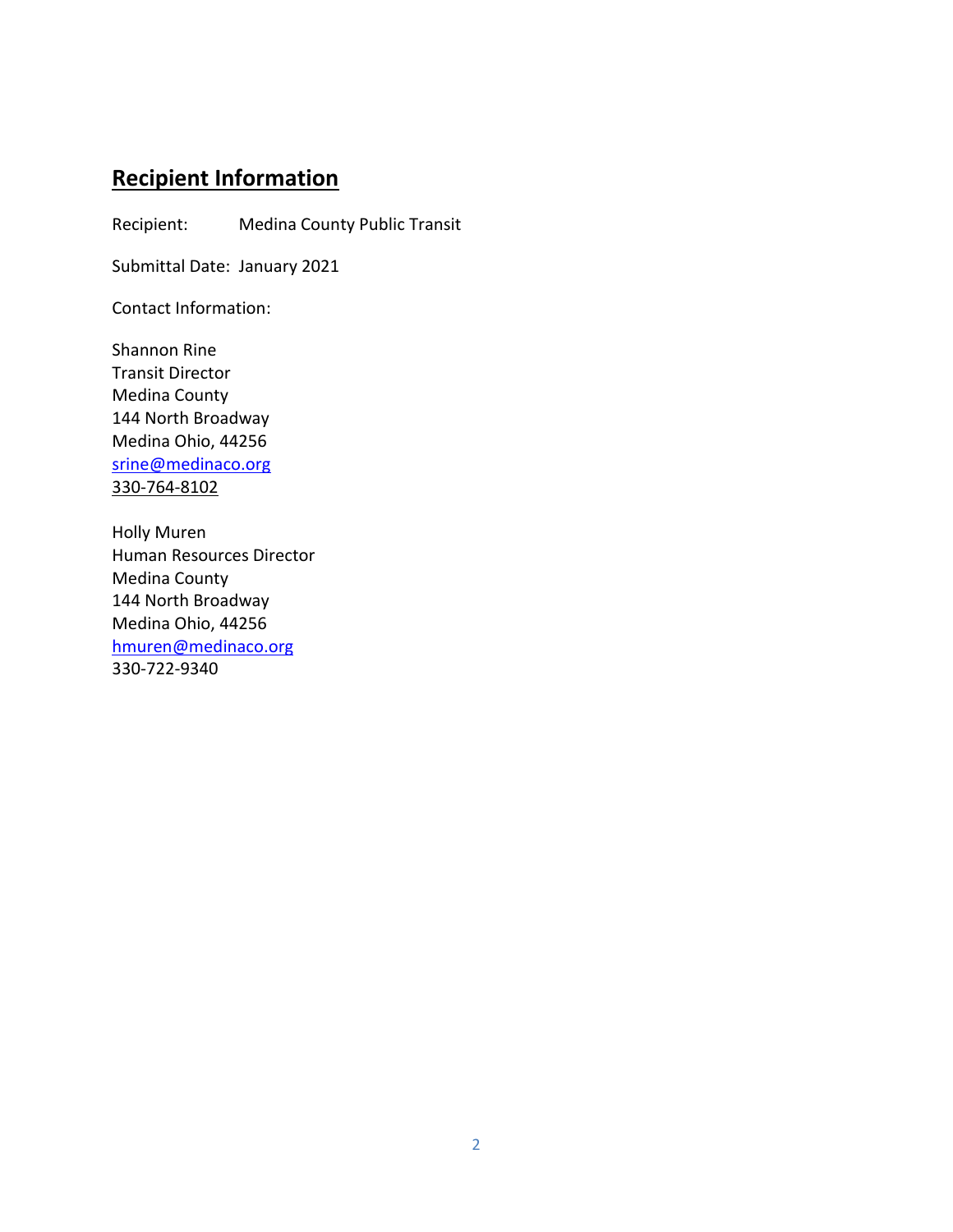#### **Table Of Contents**

#### Page

| CIVIL RIGHTS TITLE VI RULES THAT DO NOT PERTAIN TO MEDINA COUNTY PUBLIC TRANSIT  5 |  |
|------------------------------------------------------------------------------------|--|
|                                                                                    |  |
|                                                                                    |  |
|                                                                                    |  |
|                                                                                    |  |
|                                                                                    |  |
|                                                                                    |  |
|                                                                                    |  |
|                                                                                    |  |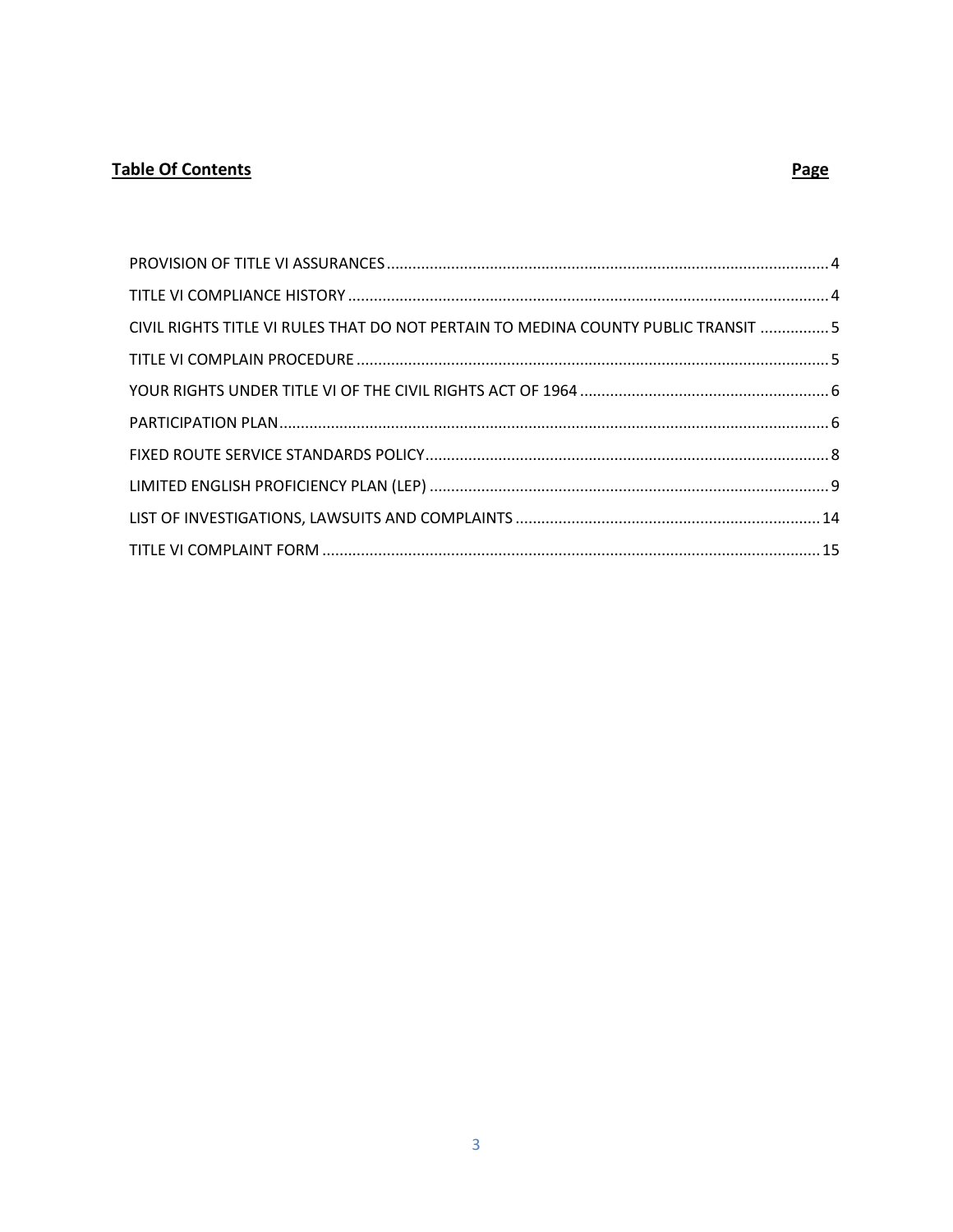# <span id="page-3-0"></span>PROVISION OF TITLE VI ASSURANCES

Medina County Public Transit (MCPT) certifies that, as a condition of receiving Federal financial assistance under the Urban Mass Transportation Act of 1964, as amended, it will ensure that:

- A. MCPT will submit annually its Title VI Assurance as part of its annual Certification and Assurance submission to the Federal Transit Administration (FTA).
- B. No person, on the basis of race, color or national origin, will be subjected to discrimination in the level and quality of transportation services and transit related benefits provided by MCPT.
- C. MCPT will compile, maintain and submit in a timely manner Title VI information required by FTA Circular 4702.1A and in compliance with the Department of Transportation's (USDOT) Title VI Regulation, 49 CFR, and Part 21.7.
- D. MCPT will make it known to the public that any person or persons alleging discrimination on the basis of race, color or national origin as it relates to the provision of transportation services and transit-related benefits may file a complaint with the FTA or the USDOT.

# <span id="page-3-1"></span>TITLE VI COMPLIANCE HISTORY

- A. There are no outstanding lawsuits of complaints naming MCPT alleging discrimination on the basis of race, color or national origin with respect to MCPT service and other transit-related benefits.
- B. There are no pending applications for Federal financial assistance and no Federal financial assistance being provided to MCPT other than that being provided by the FTA. Currently, MCPT receives assistance under Section 5307, Section 5339 and the Congestion Mitigation and Air Quality Program.
- C. During the last three years there have not been any civil rights compliance review activities conducted with respect to MCPT and, to the best of our knowledge, there are no ongoing civil rights compliance review activities being conducted with respect to MCPT.
- D. There are no current or pending MCPT construction projects that would negatively impact minority communities.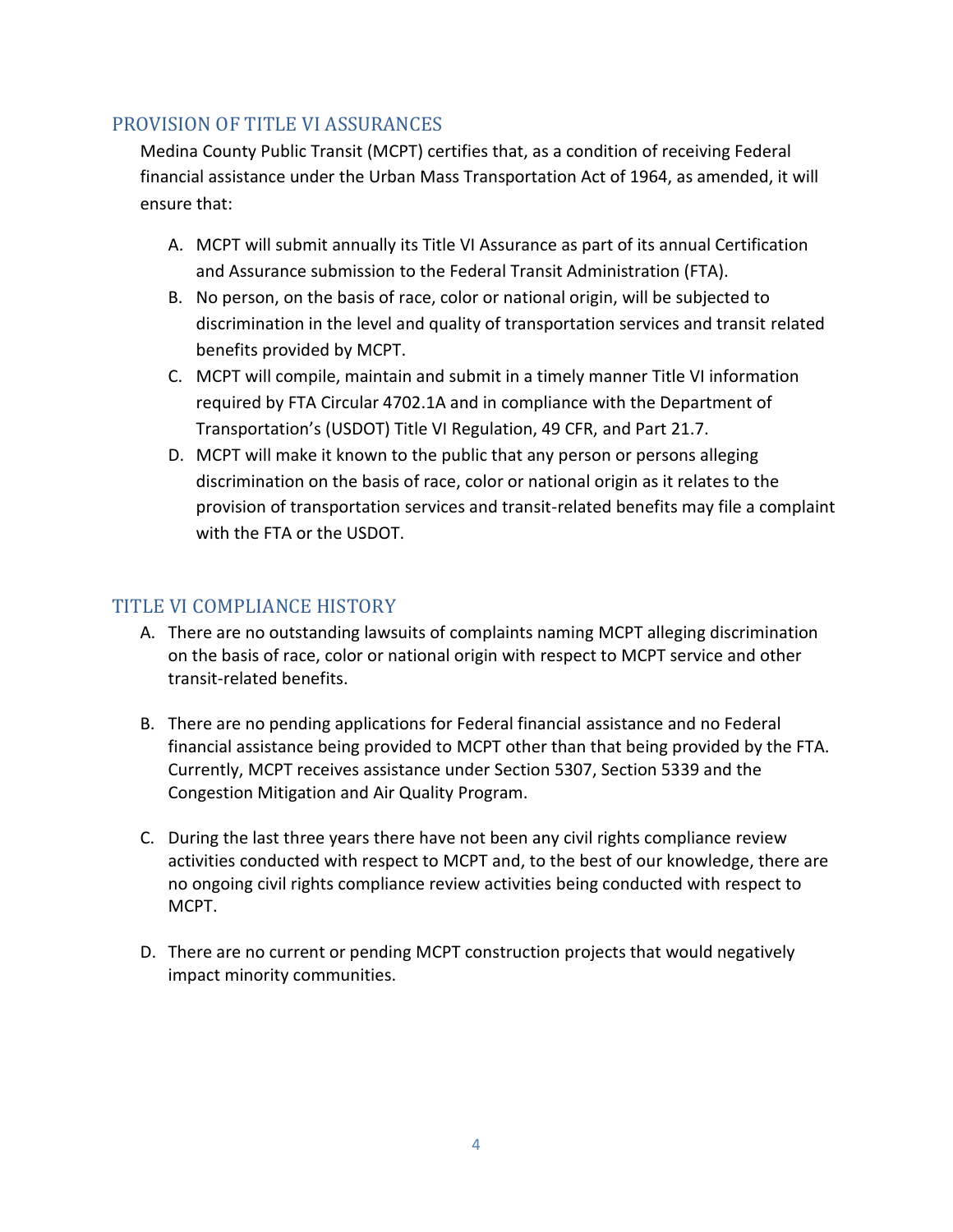# <span id="page-4-0"></span>CIVIL RIGHTS TITLE VI RULES THAT DO NOT PERTAIN TO MEDINA COUNTY PUBLIC TRANSIT

In chapter 3 section 4 the following sections do not apply to MCPT:

#### **Part 6**:

 Medina County Public Transit is a department of Medina County Ohio, governed by the Medina County Commissioners. MCPT is also influenced by the Transit Advisory Consortium that assists in policy making for transit concerns. This group is made up of the human services groups in Medina County that MCPT services. Neither group is determined by a racial breakdown.

#### **Part 7**:

MCPT has no sub recipient that would follow Title VI criteria.

#### **Part 8**:

 MCPT constructed a new transit facility that was completed in January of 2012. There are no plans to do any further construction in the near future.

# <span id="page-4-1"></span>TITLE VI COMPLAIN PROCEDURE

Any person who believes she or he has been discriminated against on the basis of race, color, or national origin by the **Medina County Public Transit** (hereinafter referred to as "**the System**") may file a Title VI complaint by completing and submitting the agency's Title VI Complaint Form. **The Medina County Public Transit System** investigates complaints received no more than 180 days after the alleged incident. **The System** will process complaints that are complete.

Once the complaint is received, **the System** will review it to determine if our office has jurisdiction. The complainant will receive an acknowledgement letter informing her/him whether the complaint will be investigated by our office.

**The System** has **45** days to investigate the complaint. If more information is needed to resolve the case, **the System** may contact the complainant. The complainant has **30** business days from the date of the letter to send requested information to the investigator assigned to the case. If the investigator is not contacted by the complainant or does not receive the additional information within **30** business days, **the System** can administratively close the case. A case can be administratively closed also if the complainant no longer wishes to pursue their case.

After the investigator reviews the complaint, she/he will issue one of two letters to the complainant: a closure letter or a letter of finding (LOF). A closure letter summarizes the allegations and states that there was not a Title VI violation and that the case will be closed. An LOF summarizes the allegations and the interviews regarding the alleged incident, and explains whether any disciplinary action, additional training of the staff member or other action will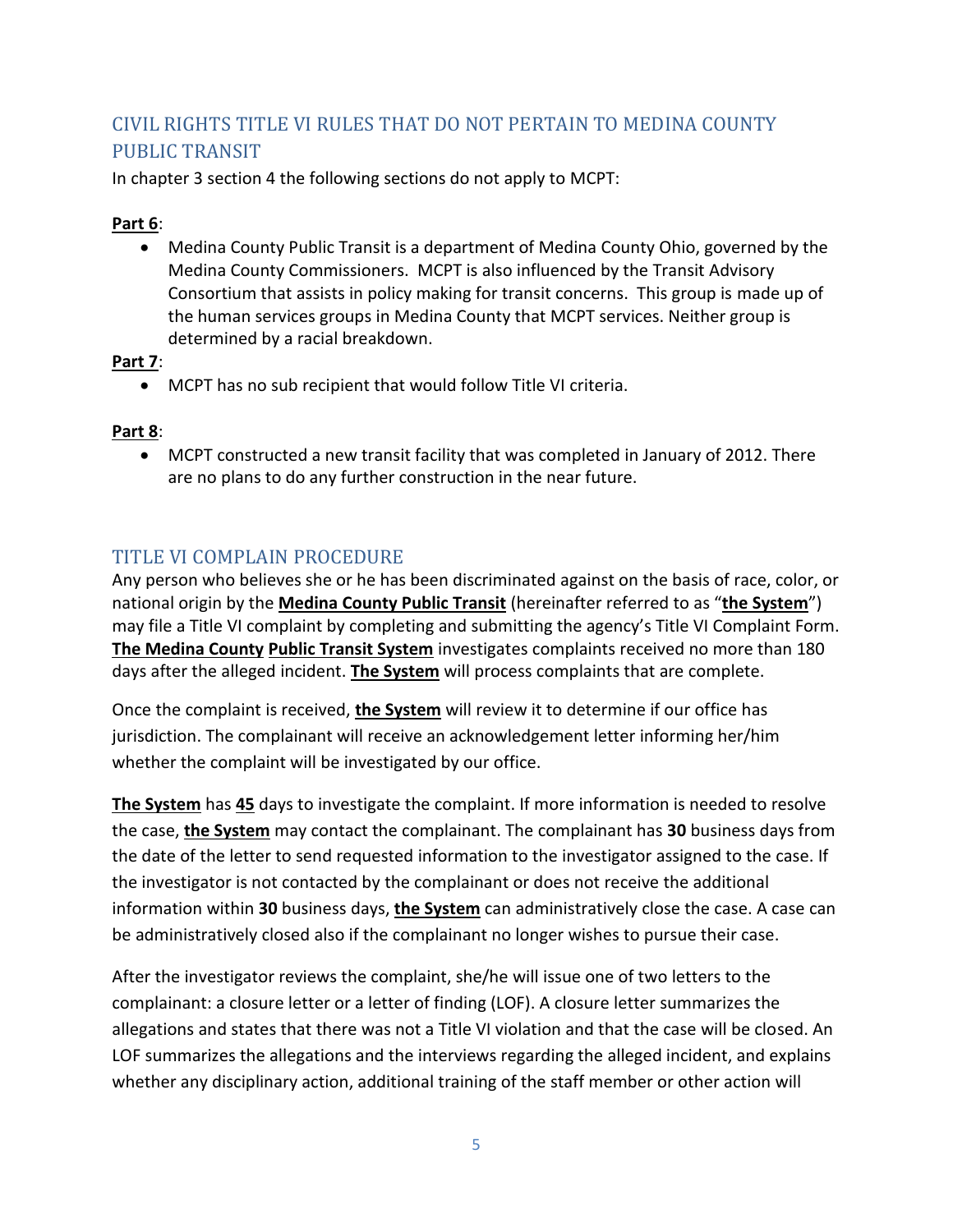occur. If the complainant wishes to appeal the decision, she/he has **30** days after the date of the letter or the LOF to do so.

Upon completion the complaint form should be mailed or brought to the **Medina County Public Transit** Office **at 6094 Wedgewood, Medina, Ohio** to the **attention of: Hank Lemasters, Operations Supervisor.**

A person may also file a complaint directly with the Federal Transit Administration, at FTA Office of Civil Rights, 1200 New Jersey Avenue SE, Washington, DC 20590.

# <span id="page-5-0"></span>YOUR RIGHTS UNDER TITLE VI OF THE CIVIL RIGHTS ACT OF 1964

Medina County Public Transit (MCPT) operates its programs and services without regard to race, color or national origin in accordance with Title VI of the Civil Rights Act of 1964 which prohibits discrimination on the basis of race, color, or national origin in programs and activities receiving federal financial assistance.

Specifically, Title VI provides that "no person in the United States, on the grounds of race, color or national origin, be excluded from participation in, be denied the benefits of, or be subjected to discrimination under any program or activity receiving federal financial assistance."

Medina County Public Transit is committed to ensuring that no person is excluded from participation in, or denied the benefits of its transit services as provided by Title VI. Any individual who feels he or she has been aggrieved by any discriminatory practice as set forth under Title VI may file a complaint with Medina County Public Transit (MCPT).

For more information on the Medina County Public Transit civil rights program, and the procedures to file a complaint, call 330-723-9670/TDD 800-750-0750; email ahooser@medinaco.org or visit our office at 6094 Wedgewood, Medina, Ohio 44256.

A complainant may file a complaint directly with the Federal Transit Administration Office of Civil Rights; Attention: Title VI Program Coordinator, East Building, 5th Floor- TCR, 1200 New Jersey Ave., SE, Washington DC, 20590.

If information is needed in another language contact 800-555-1212**.**

# <span id="page-5-1"></span>PARTICIPATION PLAN

#### **SUBJECT:**

Although Medina County Public Transit has not experienced an encounter with an individual with LEP, it is understood that the potential still exists for increased frequency. Based on the most recent 2011 census data, the second most utilized language in Medina County at a 1.7% usage is Spanish and MCPT is aware that it may be necessary to provide alternate information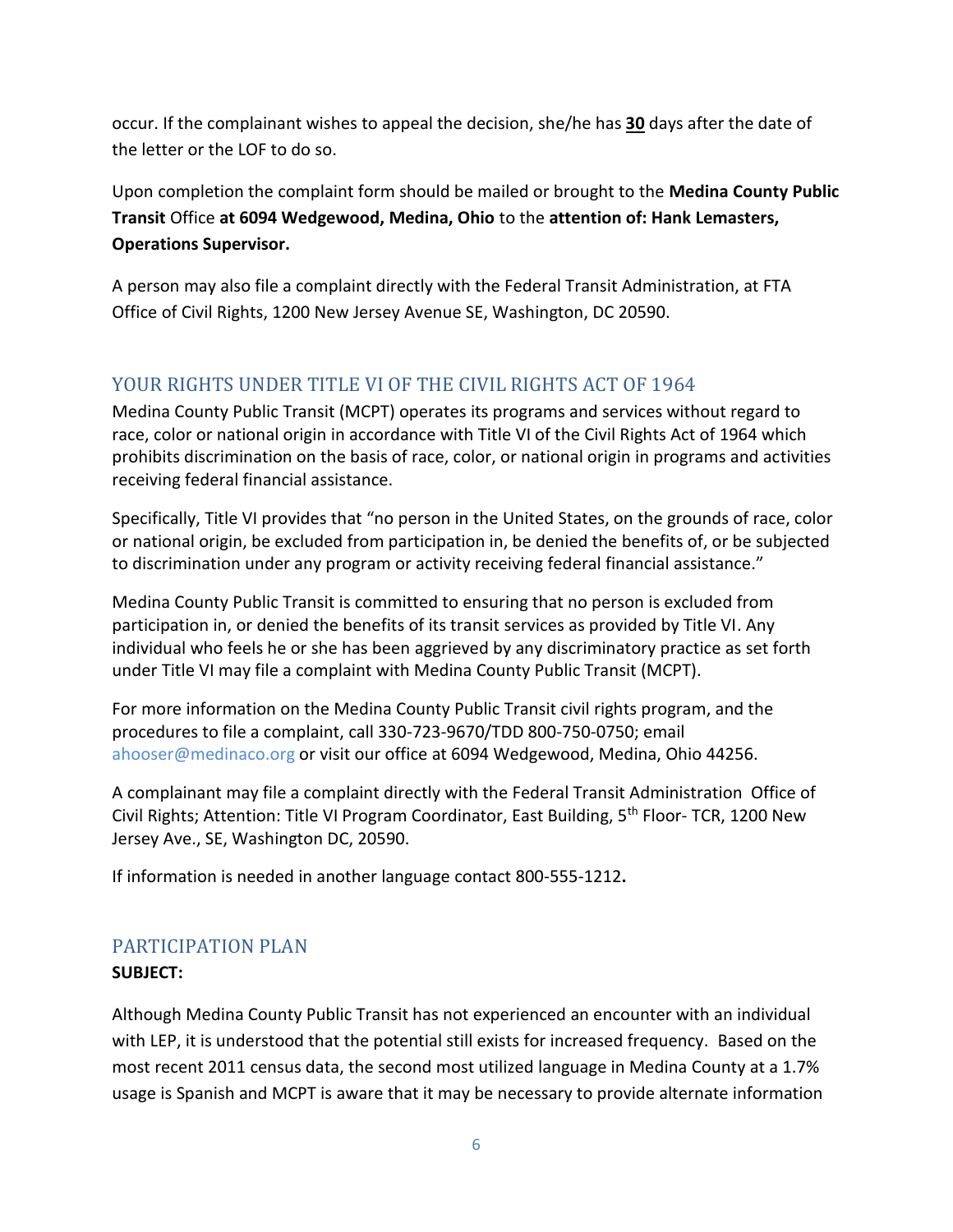in this language; however, we will also keep in mind that there were other languages identified in the census of which there is a potential for contact.

#### **PURPOSE:**

To provide guidance regarding public participation in the transportation decision making process to all populations residing in Medina County.

#### **AUTHORITY:**

Title VI of the Civil Rights Act of 1964, and FTA Circular 4702.1B.

#### **SCOPE:**

Medina County Public Transit has adopted this plan to insure the public, including Medina County's minority, low-income, disabled and LEP populations are informed about the public transportation program and have the opportunity to participate in making decisions regarding Medina County's public transit service.

#### **INTRODUCTION:**

Medina County Public Transit operates deviated fixed routes and an on demand response public transit service within the geographical boundaries of Medina County. The Medina County Public Transit (MCPT) office is located at 6094 Wedgewood in Medina County, Ohio, 44256. The total population of Medina County is estimated at 173,262. The City of Brunswick population is 33,388, the City of Medina population is 25,139 and Wadsworth which is the third largest city in the county has a population of 18,437. Several townships and villages are also served by the Medina County Public Transit system. Of the 173,262 people who live in Medina County 13.5% are over 65 years of age and 96.3 % are white. The balance of the population is 1.7% Hispanic or Latino, 1.4% Black, 0.1% American Indian, and 1.0% Asian. There are 4.2 % people living throughout the county who speak a language other than English at home but there is no one in Medina County, per the census, who does not speak English at all. Estimated percentages of those living below the poverty level in Medina County are 11.5%.

Medina is the county seat and all county offices are located in Medina as are many of the county's social service agencies including Department of Job and Family Services (DJFS) and the Office for Older Adults. Most county residents obtain healthcare from providers in Medina County or travel to Cleveland and Akron for health care.

#### **PUBLIC PARTICIPATION AND OUTREACH EFFORTS:**

 Medina County Public Transit includes information pertaining to LEP in any conducted surveys, with information disseminated through county human service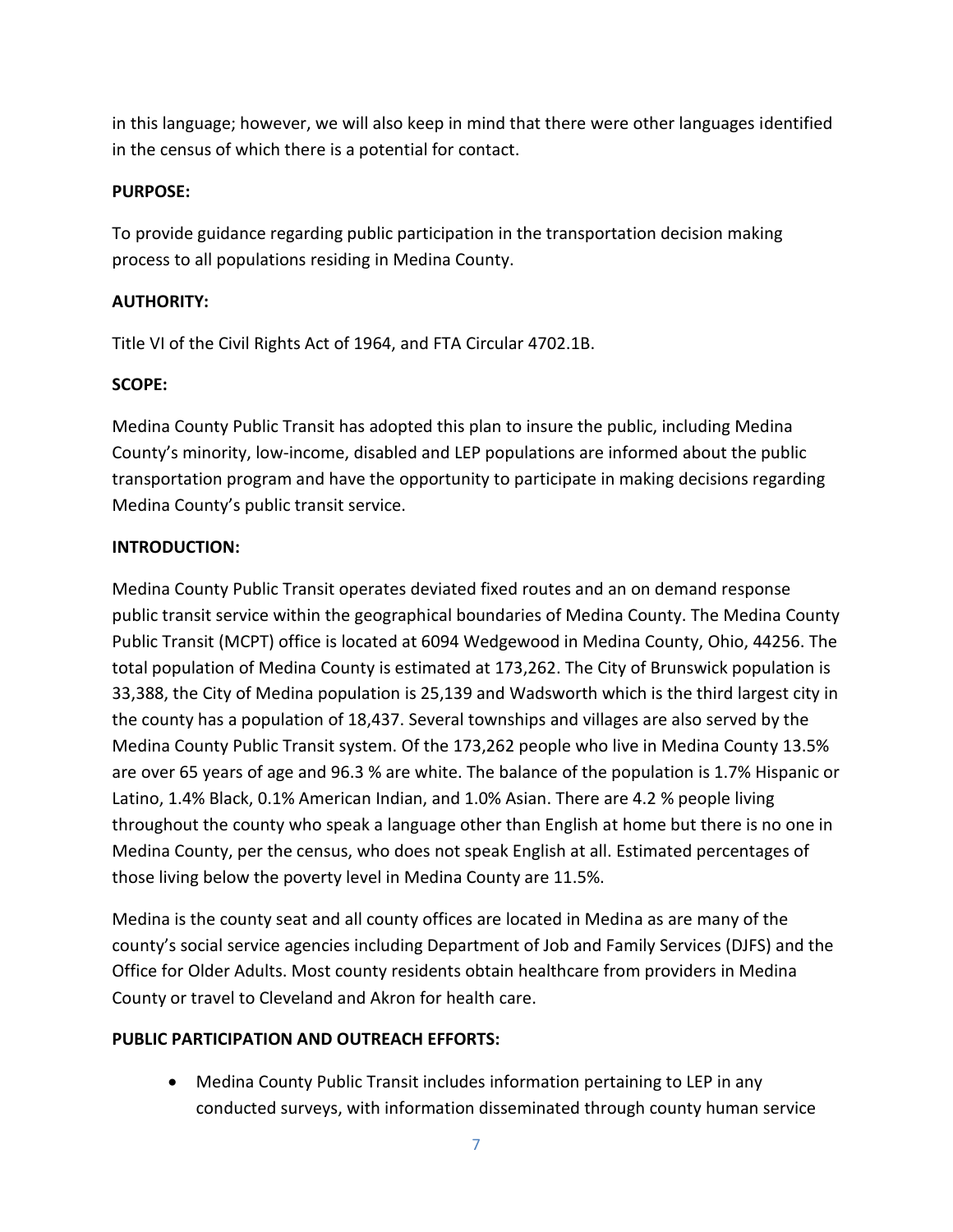agencies, through notices posted on MCPT buses, in our brochures and on our proposed website.

- MCPT reviews the LEP plan on an annual basis. This review includes staff training on the LEP policy and procedures to ensure everyone at MCPT knows how to efficiently handle any experience or communication barrier that may arise.
- Outreach occurs through public hearings when service changes, fare changes or changes in daily operations are proposed, during human services transportation planning processes or whenever an applicable planning process is in progress.
- Notification of proposed public meetings are advertised in the manner deemed most appropriate to reach target audiences and notices include the availability of accommodations for accessibility or interpretation services with 30 day advanced notice.
- The Medina County Transit Consortium meets on a monthly basis and is open to the public to attend. It is advertised with the Commissioner's Agenda in the local newspapers.
- The Medina County Transit Consortium includes representation from Medina County human service agencies, city and county government agencies and clients of these agencies. Membership is on a volunteer basis and when a member steps down from the Consortium the agencies inform clients of an opening.

# <span id="page-7-0"></span>FIXED ROUTE SERVICE STANDARDS POLICY

#### **Vehicle Load Standards:**

Medina County Public Transit (MCPT) has four fixed routes. These local fixed bus routes. MCPT services this service with 16 passenger light transit vehicles. The average of the load during peak operation period should not exceed 18 passengers with a maximum load factor of 1.2.

#### **Vehicle Headway Standards:**

MCPT operates three routes. Medina loop runs from 6:00 am - 6:00 pm Monday – Friday with 120 minutes headway through the entire day. On Saturday Medina loop runs from 10:00 am - 5:00 pm with 120 minutes headway the entire day. The Wadsworth loop runs from 6:00 am - 6:00 pm Monday – Friday with 90 minute headway for the entire day. On Saturdays the Wadsworth loop runs from 10:00 am - 5:00 pm with 90 minutes headway. MCPT does not offer service on Sundays.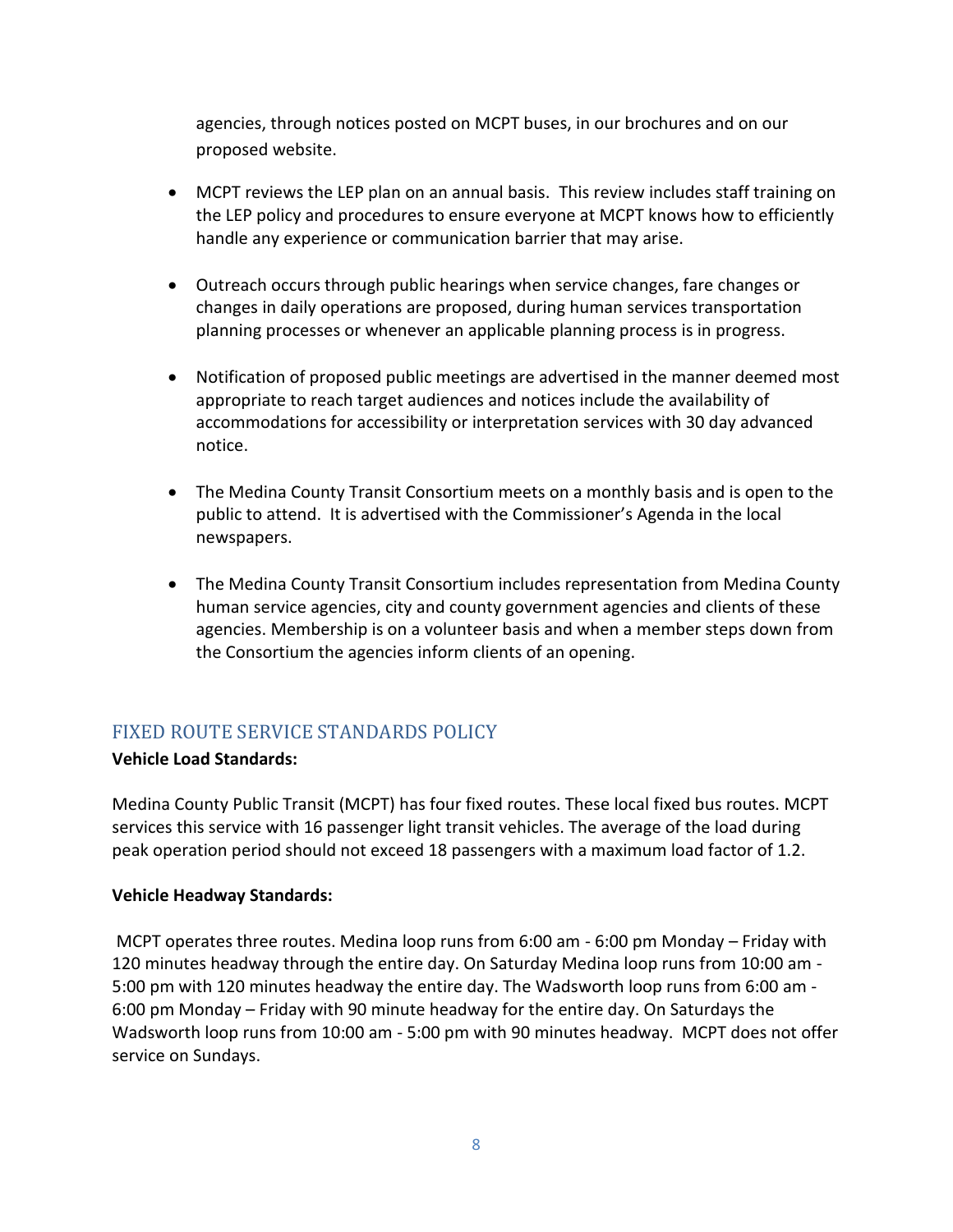#### **On Time Performance Standards:**

A vehicle is considered on time if it departs a scheduled time point no more than one minute early and no more than five minutes late in comparison to the posted schedule. MCPT on time performance objective is 90% or greater.

#### **Service Availability Standards:**

Evaluation and determination of establishment of routes was accomplished by surveys and based on the most pressing needs of the community. The information gathered from the surveys helped in determining population concentrations and the destinations of those individuals who would use the service.

#### D**istribution of Transit Amenities:**

MCPT is a department in the County of Medina Ohio and final policies are authorized and a resolution is made by the Medina County Board of Commissioners. As the Director of Transit I recommend polices to the board regarding the distribution of transit amenities for the fixed route mode of service. The fixed routes began on January 6, 2014 and are currently flag stop routes. Evaluation of the routes and recommendations for bus stops and bus shelters will be accomplished in the spring of 2015. The associated cost of placement and maintenance of shelters allows for only a limited amount of shelters to be provided so the criteria for placement will be based on areas of highest ridership and need to provide seating and protection from bad weather and is particularly important to senior citizens and persons with disabilities. Evaluation of bus stop signage will be based on areas where the largest numbers of passengers board.

#### **Vehicle Assignment:**

Vehicles will be assigned to the fixed route bus service by two standards: (1) the newest vehicles and (2) the lowest mileage vehicles in the MCPT fleet which will be used on these routes.

# <span id="page-8-0"></span>LIMITED ENGLISH PROFICIENCY PLAN (LEP) **SUBJECT**

Providing Language Assistance to Persons with Limited English Proficiency (LEP)

#### **I. PURPOSE**

The purpose of this Limited English Proficiency plan is to provide assurances and demonstrate that customers of Medina County Public Transit are being provided meaningful access to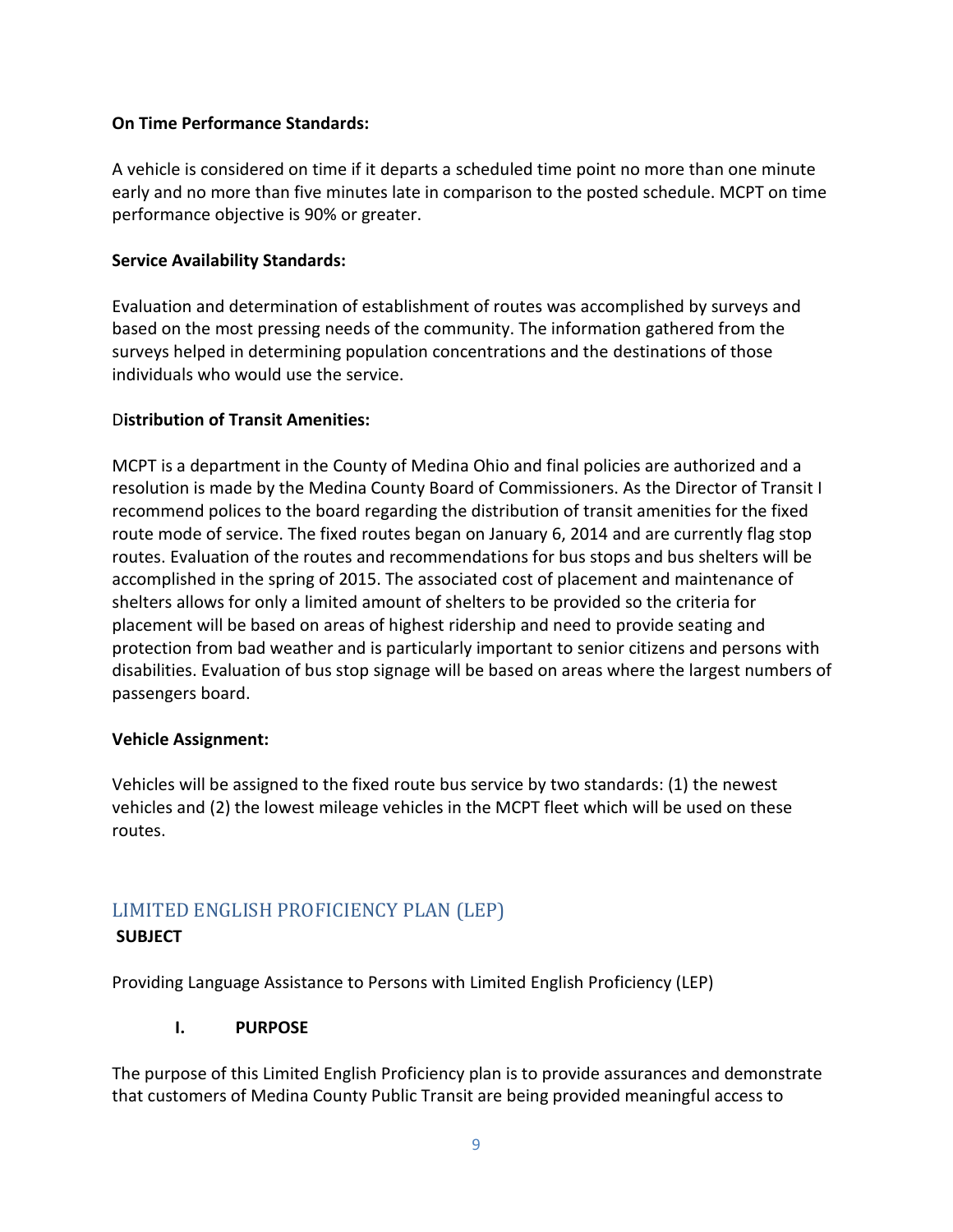program information, benefits and services although the clients may be limited in their English language proficiency. Meaningful access involves Medina County Public Transit (MCPT) promoting effective communication to LEP individuals seeking or receiving services, benefits or participation in programs funded in whole or in part by federal monies. This plan specifically provides necessary assurances and identifies tools being used to effectuate this policy.

# **II. AUTHORITY**

Executive Order 13166, Title VI of the Civil Rights Act of 1964, and the Title VI regulations regarding language access.

# **III. LEP POPULATION**

Medina County Public Transit (MCPT) has determined through the Medina County Department of Job and Family Services that the language(s) other than English that is/are most likely to be encountered by employees of MCPT is/are Spanish, Chinese, Mandarin, Russian, Japanese, Laotian, Hmong, Vietnamese and Indian. The methodology used to make this determination is as follows: Counter agency encounters. Any LEP language group that comprises at least 5% or 1,000 individuals whichever is less, of persons eligible for or likely to be affected by the transit services must be included as one of the county languages. Medina County Public Transit will periodically monitor the LEP population of those served or those who could be served by MCPT. If it is determined that other LEP language groups are seeking transportation services or are potentially eligible to receive services with the Medina County Public Transit, MCPT will adjust its methods and services to serve the new population accordingly. Any new LEP populations will be reflected in the LEP plan.

# **IV. FREQUENCY WITH WHICH LEP POPULATIONS COME IN CONTACT WITH MEDINA COUNTY PUBLIC TRANSIT**

Medina County Public Transit has a very small population of clients who qualify as LEP. Within the last three years the management and staff of Medina County Public Transit has had interaction with one client (Spanish speaking) that is of the LEP population.\* Please see Attachment A for LEP populations encountered in Medina County in 2012.

# **V. LANGUAGE ASSISTANCE MEASURES**

Medina County Public Transit does not currently have staff that can provide interpretation or translation of printed materials for persons who are non - English speaking and need language assistance. Assistance free of charge may be obtained from the Medina County Department of Jobs and Family Services by contacting their Human Resources Manager at 330-722-9300. For additional information and assistance please see Attachment B for available translator services that are available for a fee.

Individuals with LEP have the right to utilize informal interpreters, including those from outside resources, of their choice and at their own expense, in lieu of the free assistance offered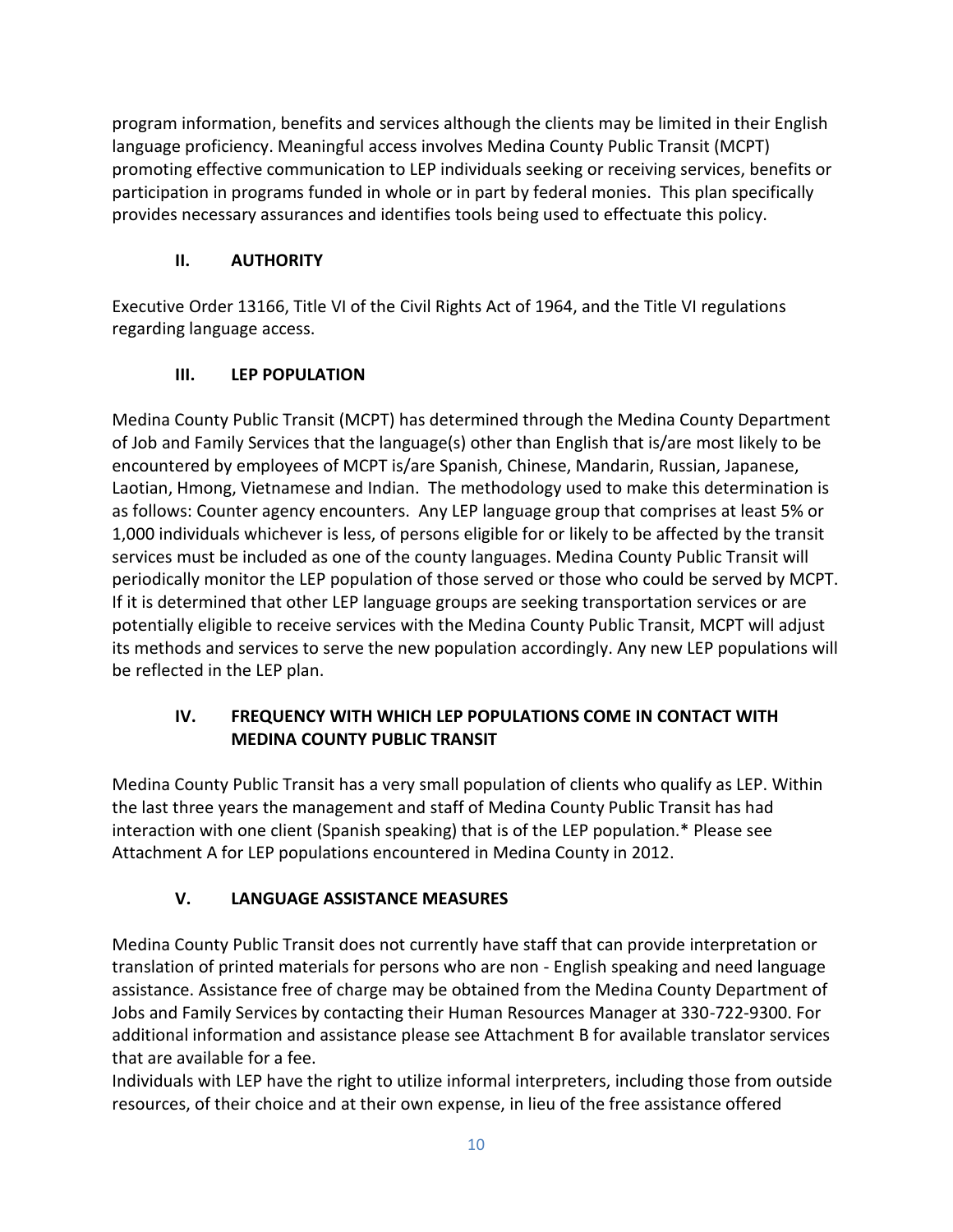through the Department of Jobs and Family Services. "Informal interpreters" and "outside resources" are defined directly below:

- a. Informal Interpreters -- Informal interpreters may include family members, friends, legal guardians, service representatives or advocates of the LEP client.
- b. Outside Resources **--** Qualified outside resources may include community volunteers, fellow passengers or university students.

# **VI. LEP PLAN APPROVAL**

- 1. The LEP Plan will be approved by the Medina County Public Transit Advisory Consortium (TAC).
- 2. The LEP Plan shall be reviewed and updated no less than annually by the Medina County Public Transit Advisory Consortium (TAC). All updates/revisions will be formally approved by the Medina County Public Transit Advisory Consortium (TAC).
- 3. The approved LEP Plan will contain the approval date as well as the date of the most recently-adopted revisions.

#### **VII. LEP PLAN DISTRIBUTION AND TRAINING**

1. Staff likely to come into contact with persons with LEP: The scenarios contained in the table below are not all inclusive. However, they are anticipated to be most representative of when likely LEP encounters might occur as well as the expected point of contact.

| <b>Staff</b>                         | <b>Anticipated Point of Contact</b>                                                             |
|--------------------------------------|-------------------------------------------------------------------------------------------------|
| <b>MCPT Scheduler</b>                | When a person schedules a trip                                                                  |
| <b>MCPT Director</b>                 | If a client/passenger has questions/concerns about<br>system operations or the service provided |
| MCPT Dispatcher or<br>Supervisor     | When a passenger seeks information about the<br>transit system                                  |
| <b>MCPT Operations</b><br>Supervisor | At the time an individual wishes to make a complaint                                            |
| <b>MCPT Bus Driver</b>               | If a client/passenger has questions while riding on an<br><b>MCPT</b> bus                       |

#### **Staff Most Likely to Have a LEP Encounter**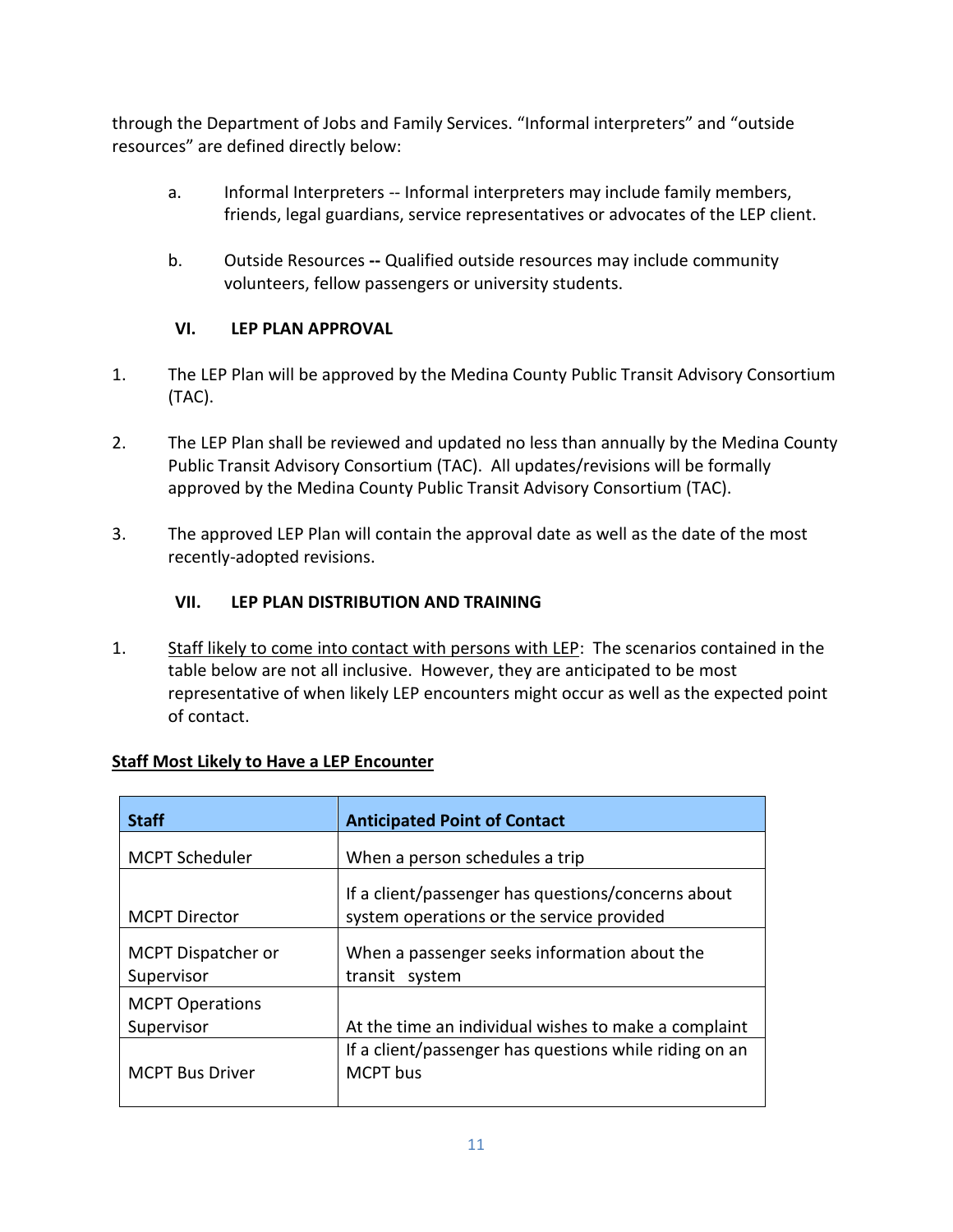- 2. LEP Training for Staff: The LEP plan will be:
	- Information distributed to all MCPT staff
	- Posted on the Medina County Public Transit website,
	- Explained in information distributed to the MCPT staff who might encounter LEP clients utilizing the Medina County Public Transit.
	- Make updates and changes available to MCPT administration staff as revisions/updates to the LEP Plan occurs.

# **VIII. PROVIDING NOTICE TO LEP PERSONS**

Public hearing notices currently include the following statement. "Those individuals who are non-English speaking and require an interpreter should contact the Medina County Jobs and Family Services office Human Resources Manager at least 48 hours prior to the public hearing to receive interpretation assistance".

# **IX. MONITORING**

The Medina County Public Transit will utilize the Transit Advisory Consortium (TAC) to review the plan annually--prior to the grant submission process. The review will include:

- 1. An annual report indicating the number of passengers with LEP encountered during the one-year period. The report should include the number and types of requests received, the various languages encountered, costs, etc.
- 2. The Medina County Public Transit will obtain feedback, annually, on the LEP Plan. Consultations will be conducted with community organizations representing LEP persons as well as the staff responsible for providing language assistance.
- 3. The Medina County Public Transit will consider making changes to the LEP Plan based upon the feedback received. Associated costs and resources available to implement changes will be taken into consideration. Depending upon the evaluation, MCPT may choose to expand the language measures that are particularly effective or modify or eliminate those which have not been effective.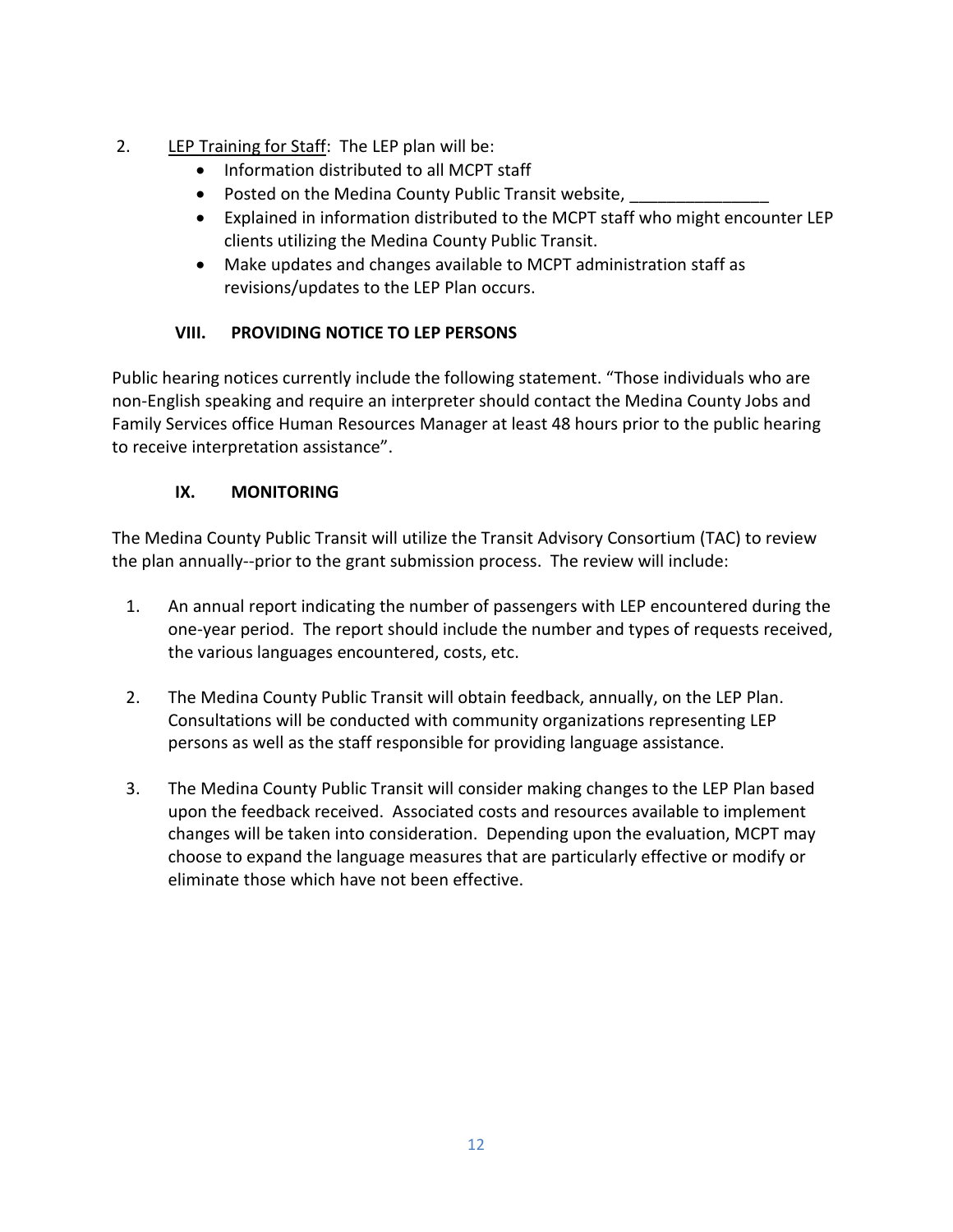#### **X. MEDINA COUNTY LEP PERSONS SERVED OR ENCOUNTERED 2020**

| <b>AGENCY</b>                                 | <b>NUMBER</b> | <b>LANGUAGE SPOKEN</b> |
|-----------------------------------------------|---------------|------------------------|
| <b>Brunswick Schools</b>                      | 0             | <b>Not Applicable</b>  |
| <b>Bureau of Vocational</b><br>Rehabilitation | 0             | <b>Not Applicable</b>  |
|                                               |               |                        |
| <b>Department of Jobs</b>                     |               |                        |
| and Family Services                           | 0             | <b>Spanish</b>         |
| Goodwill                                      | 0             | <b>Not Applicable</b>  |
| <b>Medina County</b>                          |               |                        |
| <b>Kidney Foundation</b>                      | 0             | <b>Not Applicable</b>  |
| <b>Office for Older Adults</b>                | 0             | Asian                  |
| <b>HSC/The Arc of Medina</b>                  | 0             | <b>Not Applicable</b>  |
| <b>Veterans Services</b>                      | 0             | <b>Not Applicable</b>  |

#### **XI. TRANSLATOR SERVICES CURRENTLY AVAILABLE**

| Translation & Interpretation Services                       |                         |
|-------------------------------------------------------------|-------------------------|
| Asian Services in Action, Inc.                              |                         |
| 730 Carroll Street                                          |                         |
| Akron, Ohio 44304                                           |                         |
| Contact: Ching, Lo                                          | 330-535-3263 (ext.5323) |
|                                                             |                         |
| International Institute of Akron                            |                         |
| 207 East Tallmadge Avenue                                   |                         |
| Akron, Ohio 44310-3298                                      |                         |
| Contact: Hsathablay                                         | 330-376-5106 (ext.126)  |
| Contact: Bhim                                               | 330-376-5106 (ext.125)  |
| Medina County Board of Education<br>124 W Washington St #1B |                         |
| Medina OH, 44256                                            | 330-723-6393            |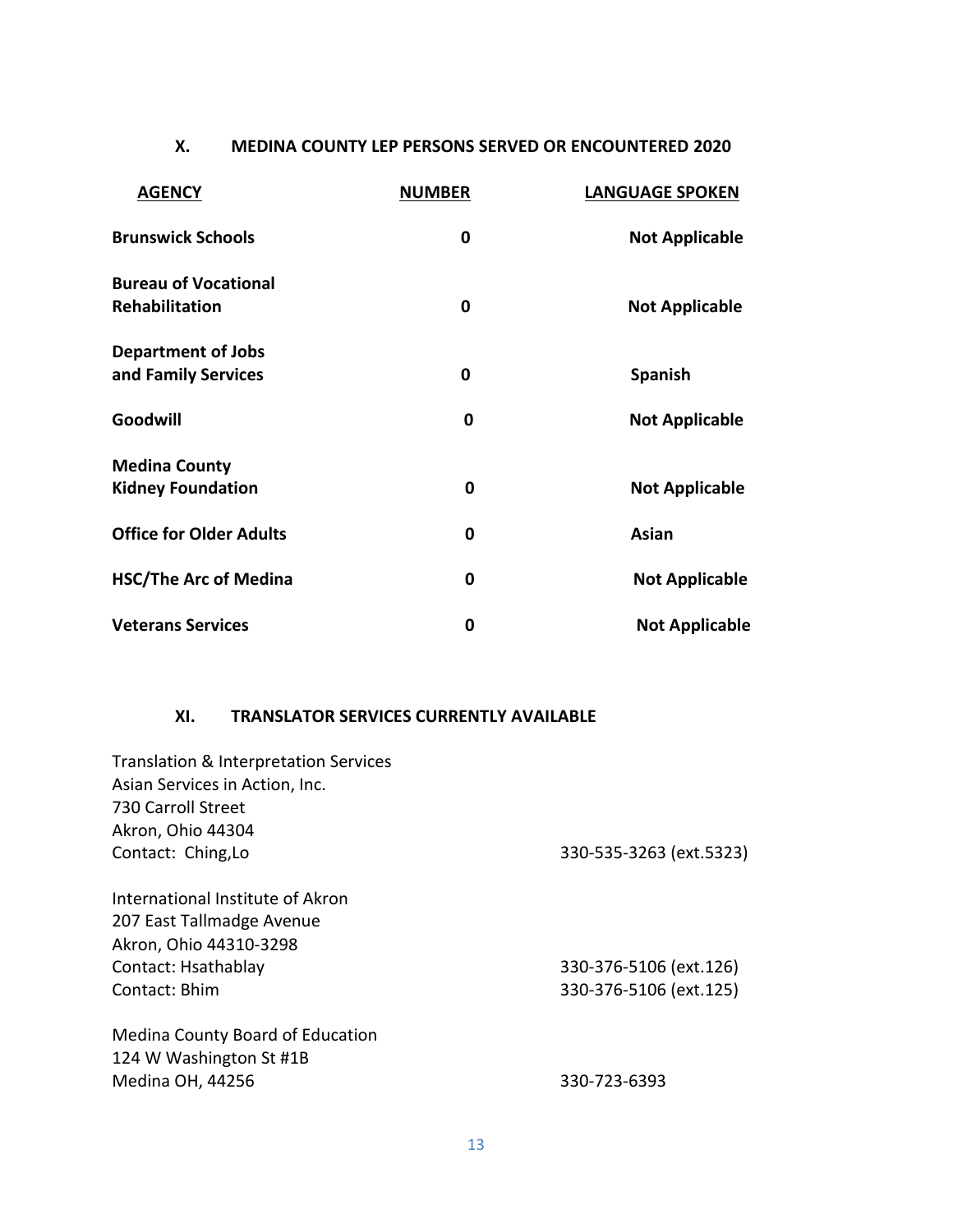#### **CONTACTS WITHIN THE MEDINA COMMUNITY**

The following individuals are teachers who will give assistance in an emergency:

| Spanish: | Amy Simarro<br>Cloverleaf High School teacher         | 330-948-2500 |
|----------|-------------------------------------------------------|--------------|
| French:  | Jacque Neidig<br>Cloverleaf High School - Dept. Chair | 330-948-2500 |

#### <span id="page-13-0"></span>LIST OF INVESTIGATIONS, LAWSUITS AND COMPLAINTS

|                   | <b>Date</b><br>(Month, Day,<br>Year) | <b>Summary</b><br>(include basis of<br>complaint: race, color,<br>or national origin) | <b>Status</b> | <b>Action(s) Taken</b> |
|-------------------|--------------------------------------|---------------------------------------------------------------------------------------|---------------|------------------------|
| Investigations    |                                      |                                                                                       |               |                        |
| 1.                | <b>None</b>                          | n/a                                                                                   | n/a           | n/a                    |
| 2.                |                                      |                                                                                       |               |                        |
| <b>Lawsuits</b>   | <b>None</b>                          | n/a                                                                                   | n/a           | n/a                    |
| 1.                |                                      |                                                                                       |               |                        |
| 2.                |                                      |                                                                                       |               |                        |
| <b>Complaints</b> | <b>None</b>                          | n/a                                                                                   | n/a           | n/a                    |
| 1.                |                                      |                                                                                       |               |                        |
| 2.                |                                      |                                                                                       |               |                        |

Medina County Public Transit is not involved in any Title VI investigations, complaints, or lawsuits filed with the transit system since the time of the last grant submission pertaining to allegations of discrimination on the basis of race, color and/or national origin in transit related programs or activities.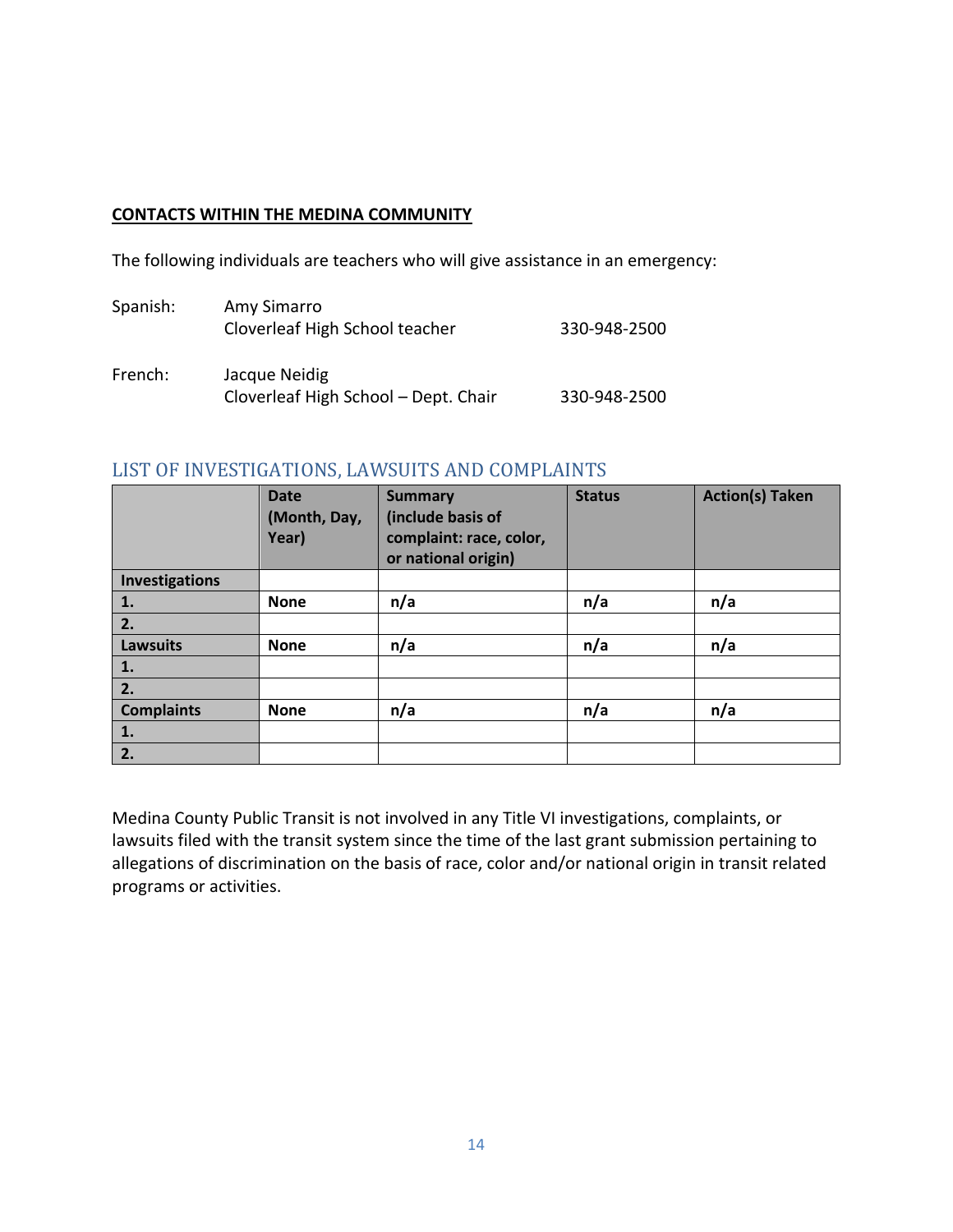<span id="page-14-0"></span>

TITLE VI COMPLAINT FORM

 $\blacksquare$ 

| <b>Section I:</b>                                                                                                                                                                       |                                  |  |      |    |
|-----------------------------------------------------------------------------------------------------------------------------------------------------------------------------------------|----------------------------------|--|------|----|
| Name:                                                                                                                                                                                   |                                  |  |      |    |
| Address:                                                                                                                                                                                |                                  |  |      |    |
| Telephone (Home):<br>Telephone (Work):                                                                                                                                                  |                                  |  |      |    |
| <b>Electronic Mail Address:</b>                                                                                                                                                         |                                  |  |      |    |
| <b>Accessible Format</b>                                                                                                                                                                | Large Print<br><b>Audio Tape</b> |  |      |    |
| Requirements?<br>Other<br><b>TDD</b>                                                                                                                                                    |                                  |  |      |    |
| <b>Section II:</b>                                                                                                                                                                      |                                  |  |      |    |
| Are you filing this complaint on your own behalf?                                                                                                                                       |                                  |  | Yes* | No |
| *If you answered "yes" to this question, go to Section III.                                                                                                                             |                                  |  |      |    |
| If not, please supply the name and relationship of the person                                                                                                                           |                                  |  |      |    |
| for whom you are complaining:                                                                                                                                                           |                                  |  |      |    |
| Please explain why you have filed for a third party:                                                                                                                                    |                                  |  |      |    |
|                                                                                                                                                                                         |                                  |  |      |    |
| Please confirm that you have obtained the permission of the<br>Yes<br>No                                                                                                                |                                  |  |      |    |
| aggrieved party if you are filing on behalf of a third party.                                                                                                                           |                                  |  |      |    |
| <b>Section III:</b>                                                                                                                                                                     |                                  |  |      |    |
| I believe the discrimination I experienced was based on (check all that apply):                                                                                                         |                                  |  |      |    |
| [] Race<br>[ ] Color<br>[] National Origin                                                                                                                                              |                                  |  |      |    |
| Date of Alleged Discrimination (Month, Day, Year): _                                                                                                                                    |                                  |  |      |    |
| Explain as clearly as possible what happened and why you believe you were discriminated<br>against. Describe all persons who were involved. Include the name and contact information of |                                  |  |      |    |
| the person(s) who discriminated against you (if known) as well as names and contact<br>information of any witnesses. If more space is needed, please use the back of this form.         |                                  |  |      |    |
|                                                                                                                                                                                         |                                  |  |      |    |
|                                                                                                                                                                                         |                                  |  |      |    |
| <b>Section IV</b>                                                                                                                                                                       |                                  |  |      |    |
| Have you previously filed a Title VI complaint with this<br>Yes<br>No<br>agency?                                                                                                        |                                  |  |      |    |
|                                                                                                                                                                                         |                                  |  |      |    |
|                                                                                                                                                                                         |                                  |  |      |    |
|                                                                                                                                                                                         |                                  |  |      |    |